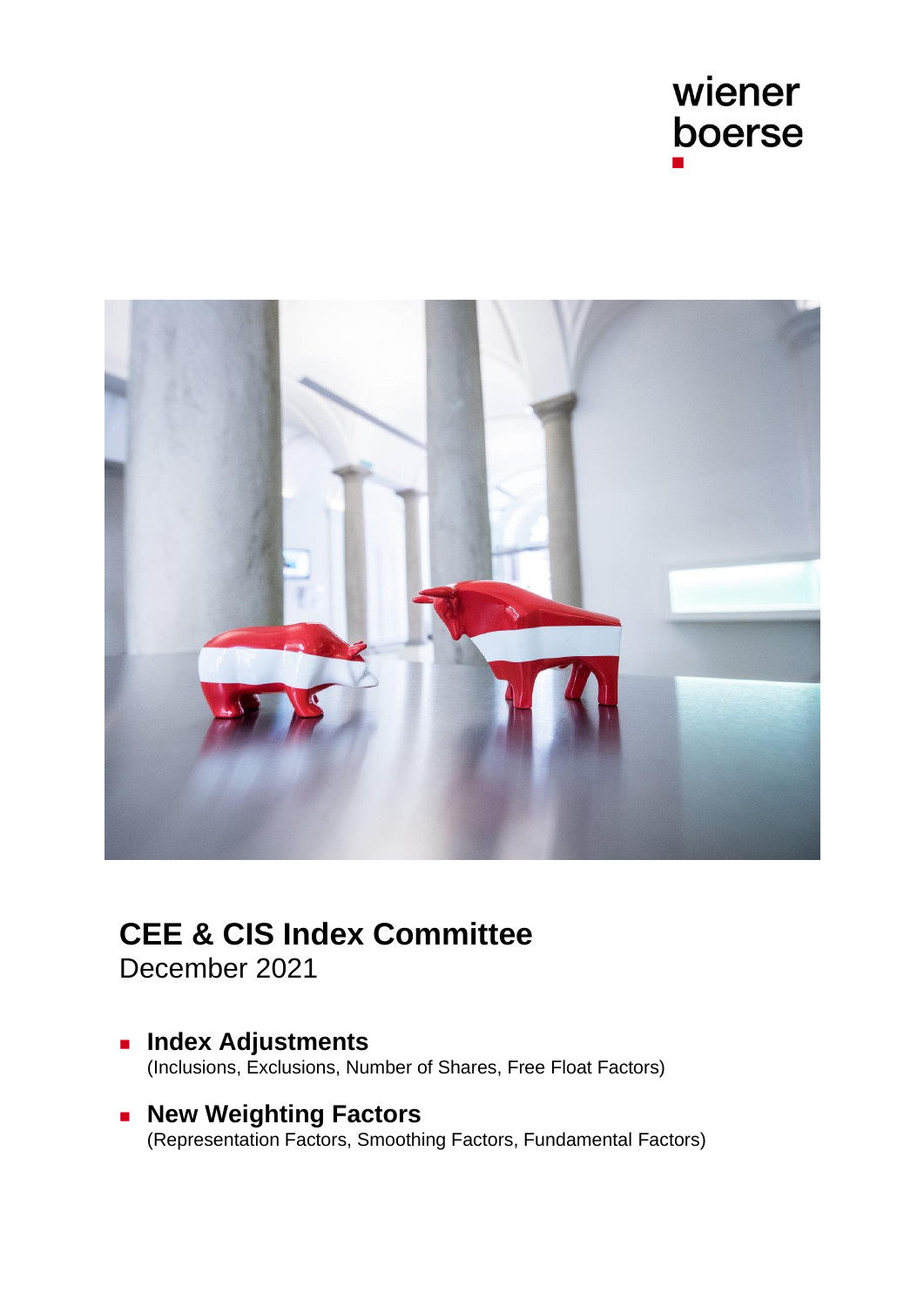## <span id="page-1-0"></span>**CEE & CIS INDEX COMMITTEE - Index Adjustments**

## **CEE Indices**

| <b>CTX</b>      |                     |              |                                       | effective 20 December 2021      |
|-----------------|---------------------|--------------|---------------------------------------|---------------------------------|
|                 | <b>Name</b>         | <b>ISIN</b>  | <b>New Number of</b><br><b>Shares</b> | <b>New Free Float</b><br>Factor |
| Adjustment      | <b>AVAST</b>        | GB00BDD85M81 | 1,035,228,181                         |                                 |
| Adjustment      | <b>CEZ</b>          | CZ0005112300 |                                       | 0.30                            |
| Adjustment      | ERSTE GROUP BANK AG | AT0000652011 |                                       | 0.80                            |
| <b>HTX</b>      |                     |              |                                       | effective 20 December 2021      |
|                 |                     |              | New Number of                         | <b>New Free Float</b>           |
|                 | <b>Name</b>         | <b>ISIN</b>  | <b>Shares</b>                         | Factor                          |
| Adjustment      | <b>MOL</b>          | HU0000153937 |                                       | 0.50                            |
| <b>PTX</b>      |                     |              |                                       | effective 20 December 2021      |
|                 | <b>Name</b>         | <b>ISIN</b>  | New Number of<br><b>Shares</b>        | <b>New Free Float</b><br>Factor |
| no adjustment   |                     |              |                                       |                                 |
| <b>CECE</b>     |                     |              |                                       | effective 20 December 2021      |
|                 | <b>Name</b>         | <b>ISIN</b>  | New Number of<br><b>Shares</b>        | <b>New Free Float</b><br>Factor |
| Adjustment      | <b>AVAST</b>        | GB00BDD85M81 | 1,035,228,181                         |                                 |
| Adjustment      | <b>CEZ</b>          | CZ0005112300 |                                       | 0.30                            |
| Adjustment      | ERSTE GROUP BANK AG | AT0000652011 |                                       | 0.80                            |
| Adjustment      | MOL                 | HU0000153937 |                                       | 0.50                            |
| <b>SETX</b>     |                     |              |                                       | effective 20 December 2021      |
|                 | <b>Name</b>         | <b>ISIN</b>  | New Number of<br><b>Shares</b>        | <b>New Free Float</b><br>Factor |
| Adjustment      | <b>KRKA</b>         | SI0031102120 |                                       | 0.70                            |
| <b>CECExt</b>   |                     |              |                                       | effective 20 December 2021      |
|                 | Name                | <b>ISIN</b>  | <b>New Number of</b><br><b>Shares</b> | <b>New Free Float</b><br>Factor |
| Adjustment      | <b>AVAST</b>        | GB00BDD85M81 | 1,035,228,181                         |                                 |
| Adjustment      | <b>CEZ</b>          | CZ0005112300 |                                       | 0.30                            |
| Adjustment      | ERSTE GROUP BANK AG | AT0000652011 |                                       | 0.80                            |
| Adjustment      | <b>KRKA</b>         | SI0031102120 |                                       | 0.70                            |
| Adjustment      | <b>MOL</b>          | HU0000153937 |                                       | 0.50                            |
| <b>CECE MID</b> |                     |              |                                       | effective 20 December 2021      |
|                 |                     |              |                                       |                                 |

| <b>ULUL MID</b> |                    |              | ellective zu Decerriber zuz    |                                 |
|-----------------|--------------------|--------------|--------------------------------|---------------------------------|
|                 | Name               | <b>ISIN</b>  | New Number of<br><b>Shares</b> | <b>New Free Float</b><br>Factor |
| Adjustment      | <b>GRUPA LOTOS</b> | PLLOTOS00025 | 184.825.312                    |                                 |
| Adjustment      | <b>MBANK</b>       | PLBRE0000012 | 42,366,061                     |                                 |
| Adjustment      | TEN SQUARE GAMES   | PLTSQGM00016 | 7,301,783                      |                                 |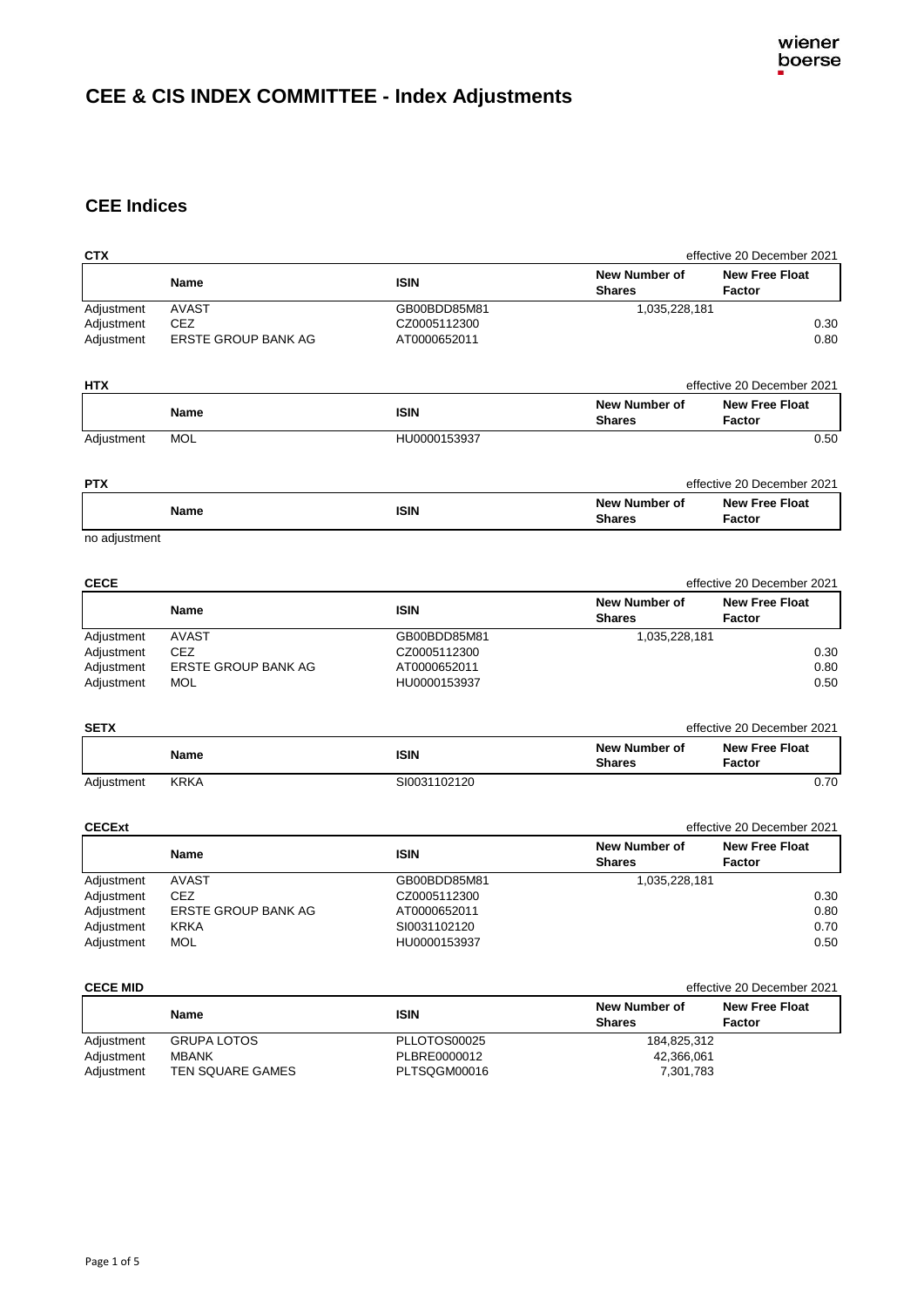| <b>CECE TD</b>   |                       |              | effective 20 December 2021     |                                 |
|------------------|-----------------------|--------------|--------------------------------|---------------------------------|
|                  | <b>Name</b>           | <b>ISIN</b>  | New Number of<br><b>Shares</b> | <b>New Free Float</b><br>Factor |
| <b>Inclusion</b> | ERSTE GROUP BANK AG   | AT0000652011 | 429.800.000                    | 0.80                            |
| Inclusion        | MOL                   | HU0000153937 | 819,424,824                    | 0.50                            |
| <b>Inclusion</b> | PZU                   | PLPZU0000011 | 863,523,000                    | 0.70                            |
| Exclusion        | <b>GRUPA LOTOS</b>    | PLLOTOS00025 |                                |                                 |
| Exclusion        | <b>RICHTER GEDEON</b> | HU0000123096 |                                |                                 |
| Adjustment       | CEZ                   | CZ0005112300 |                                | 0.30                            |

## **CECE FND** effective 20 December 2021

|            | Name                | <b>ISIN</b>  | New Number of<br><b>Shares</b> | <b>New Free Float</b><br>Factor |
|------------|---------------------|--------------|--------------------------------|---------------------------------|
| Adjustment | AVAST               | GB00BDD85M81 | 1.035.228.181                  |                                 |
| Adjustment | CEZ.                | CZ0005112300 |                                | 0.30                            |
| Adjustment | ERSTE GROUP BANK AG | AT0000652011 |                                | 0.80                            |
| Adjustment | <b>MOL</b>          | HU0000153937 |                                | 0.50                            |

| <b>NTX</b> |                            |              |                                | effective 20 December 2021      |
|------------|----------------------------|--------------|--------------------------------|---------------------------------|
|            | <b>Name</b>                | <b>ISIN</b>  | New Number of<br><b>Shares</b> | <b>New Free Float</b><br>Factor |
| Adjustment | AVAST                      | GB00BDD85M81 | 1,035,228,181                  |                                 |
| Adjustment | <b>BAWAG GROUP AG</b>      | AT0000BAWAG2 |                                | 0.90                            |
| Adjustment | CEZ                        | CZ0005112300 |                                | 0.30                            |
| Adjustment | <b>ERSTE GROUP BANK AG</b> | AT0000652011 |                                | 0.80                            |
| Adjustment | <b>KRKA</b>                | SI0031102120 |                                | 0.70                            |
| Adjustment | <b>MOL</b>                 | HU0000153937 |                                | 0.50                            |

## **CECE SRI** effective 20 December 2021

|                  | Name                      | <b>ISIN</b>  | New Number of<br><b>Shares</b> | <b>New Free Float</b><br>Factor |
|------------------|---------------------------|--------------|--------------------------------|---------------------------------|
| <b>Inclusion</b> | <b>AVAST</b>              | GB00BDD85M81 | 1,035,228,181                  | 0.70                            |
| <b>Inclusion</b> | <b>BANCA TRANSILVANIA</b> | ROTLVAACNOR1 | 6,311,469,680                  | 1.00                            |
| Adjustment       | <b>KRKA</b>               | SI0031102120 |                                | 0.70                            |

| <b>BATX</b> |                     |              |                                | effective 20 December 2021      |
|-------------|---------------------|--------------|--------------------------------|---------------------------------|
|             | Name                | <b>ISIN</b>  | New Number of<br><b>Shares</b> | <b>New Free Float</b><br>Factor |
| Adjustment  | SARAJEVO OSIGURANJE | BASOSOR00001 |                                | 0.40                            |

| <b>BTX</b>    |             |                                | effective 20 December 2021      |
|---------------|-------------|--------------------------------|---------------------------------|
| <b>Name</b>   | <b>ISIN</b> | New Number of<br><b>Shares</b> | <b>New Free Float</b><br>Factor |
| no adjustment |             |                                |                                 |

no adjustment

| <b>CROX</b>   |             |                                | effective 20 December 2021      |
|---------------|-------------|--------------------------------|---------------------------------|
| <b>Name</b>   | <b>ISIN</b> | New Number of<br><b>Shares</b> | <b>New Free Float</b><br>Factor |
| no adjustment |             |                                |                                 |

| <b>ROTX</b> |             |                                | effective 20 December 2021      |
|-------------|-------------|--------------------------------|---------------------------------|
| Name        | <b>ISIN</b> | New Number of<br><b>Shares</b> | <b>New Free Float</b><br>Factor |

no adjustment

| <b>SRX</b> |             | effective 20 December 2021     |                                 |
|------------|-------------|--------------------------------|---------------------------------|
| Name       | <b>ISIN</b> | New Number of<br><b>Shares</b> | <b>New Free Float</b><br>Factor |

no adjustment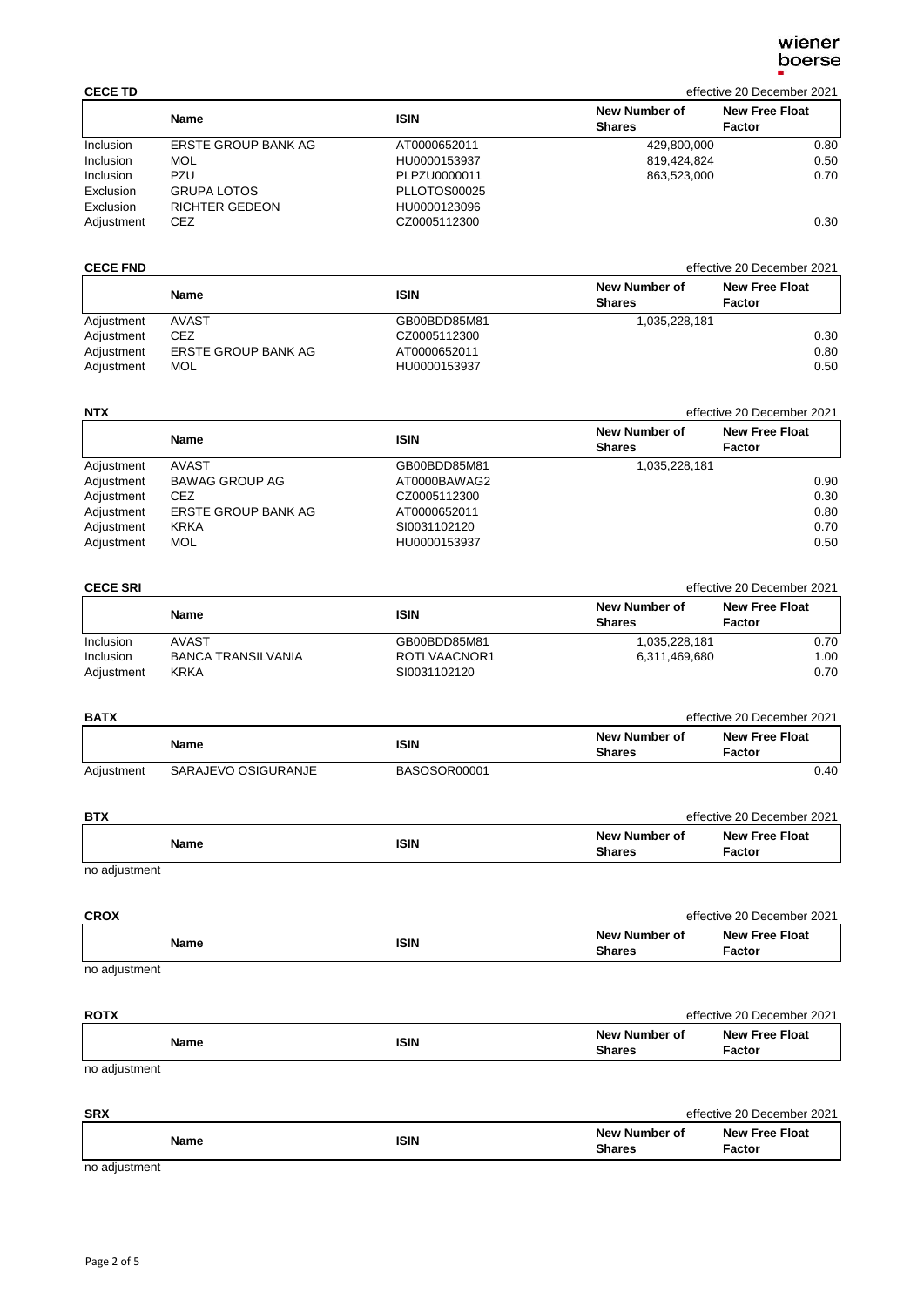| <b>CECE SOFT</b> |                  |              |                                | effective 20 December 2021      |
|------------------|------------------|--------------|--------------------------------|---------------------------------|
|                  | <b>Name</b>      | <b>ISIN</b>  | New Number of<br><b>Shares</b> | <b>New Free Float</b><br>Factor |
| Adjustment       | 11 BIT STUDIOS   | PL11BTS00015 | 2,365,421                      |                                 |
| Adjustment       | AVAST            | GB00BDD85M81 | 1,035,228,181                  |                                 |
| Adjustment       | TEN SQUARE GAMES | PLTSQGM00016 | 7,301,783                      |                                 |

| <b>CECE BNK</b> |                     |              |                                | effective 20 December 2021 |
|-----------------|---------------------|--------------|--------------------------------|----------------------------|
|                 | Name                | <b>ISIN</b>  | New Number of<br><b>Shares</b> | New Free Float<br>Factor   |
| Adjustment      | ERSTE GROUP BANK AG | AT0000652011 |                                | 0.80                       |
| Adjustment      | <b>MBANK</b>        | PLBRE0000012 | 42,366,061                     |                            |

## **CECE HCA** effective 20 December 2021

|            | Name                    | <b>ISIN</b>  | New Number of<br><b>Shares</b> | <b>New Free Float</b><br>Factor |
|------------|-------------------------|--------------|--------------------------------|---------------------------------|
| Adjustment | <b>CELON PHARMA</b>     | PLCLNPH00015 | 36,000,000                     | 0.50                            |
| Adjustment | <b>KRKA</b>             | SI0031102120 |                                | 0.70                            |
| Adjustment | <b>MERCATOR MEDICAL</b> | PLMRCTR00015 |                                | 0.40                            |
| Adjustment | <b>NEUCA</b>            | PLTRFRM00018 | 4,425,212                      |                                 |

| <b>CECE OIL</b>          |                                  |                              | effective 20 December 2021     |                                 |
|--------------------------|----------------------------------|------------------------------|--------------------------------|---------------------------------|
|                          | <b>Name</b>                      | <b>ISIN</b>                  | New Number of<br><b>Shares</b> | <b>New Free Float</b><br>Factor |
| Adjustment<br>Adjustment | <b>GRUPA LOTOS</b><br><b>MOL</b> | PLLOTOS00025<br>HU0000153937 | 184.825.312                    | 0.50                            |

| <b>CECE TEL</b> |             |                                | effective 20 December 2021      |
|-----------------|-------------|--------------------------------|---------------------------------|
| Name            | <b>ISIN</b> | New Number of<br><b>Shares</b> | <b>New Free Float</b><br>Factor |
| no adjustment   |             |                                |                                 |

no adjustment

| <b>CECE INF</b> |             |              |                                | effective 20 December 2021      |
|-----------------|-------------|--------------|--------------------------------|---------------------------------|
|                 | <b>Name</b> | ISIN         | New Number of<br><b>Shares</b> | <b>New Free Float</b><br>Factor |
| Adjustment      | CEZ         | CZ0005112300 |                                | 0.30                            |

| <b>CERX</b> |      |                                       | effective 20 December 2021      |
|-------------|------|---------------------------------------|---------------------------------|
| Name        | ISIN | <b>New Number of</b><br><b>Shares</b> | <b>New Free Float</b><br>Factor |

## no adjustment

| <b>EETX</b> |                     |              | effective 20 December 2021 |                                |                                 |
|-------------|---------------------|--------------|----------------------------|--------------------------------|---------------------------------|
|             | Name                | <b>ISIN</b>  | DR<br>Ratio                | New Number of<br><b>Shares</b> | <b>New Free Float</b><br>Factor |
| Adjustment  | AVAST               | GB00BDD85M81 |                            | 1,035,228,181                  |                                 |
| Adjustment  | <b>CEZ</b>          | CZ0005112300 |                            |                                | 0.30                            |
| Adjustment  | ERSTE GROUP BANK AG | AT0000652011 |                            |                                | 0.80                            |
| Adjustment  | <b>KRKA</b>         | SI0031102120 |                            |                                | 0.70                            |
| Adjustment  | <b>MOL</b>          | HU0000153937 |                            |                                | 0.50                            |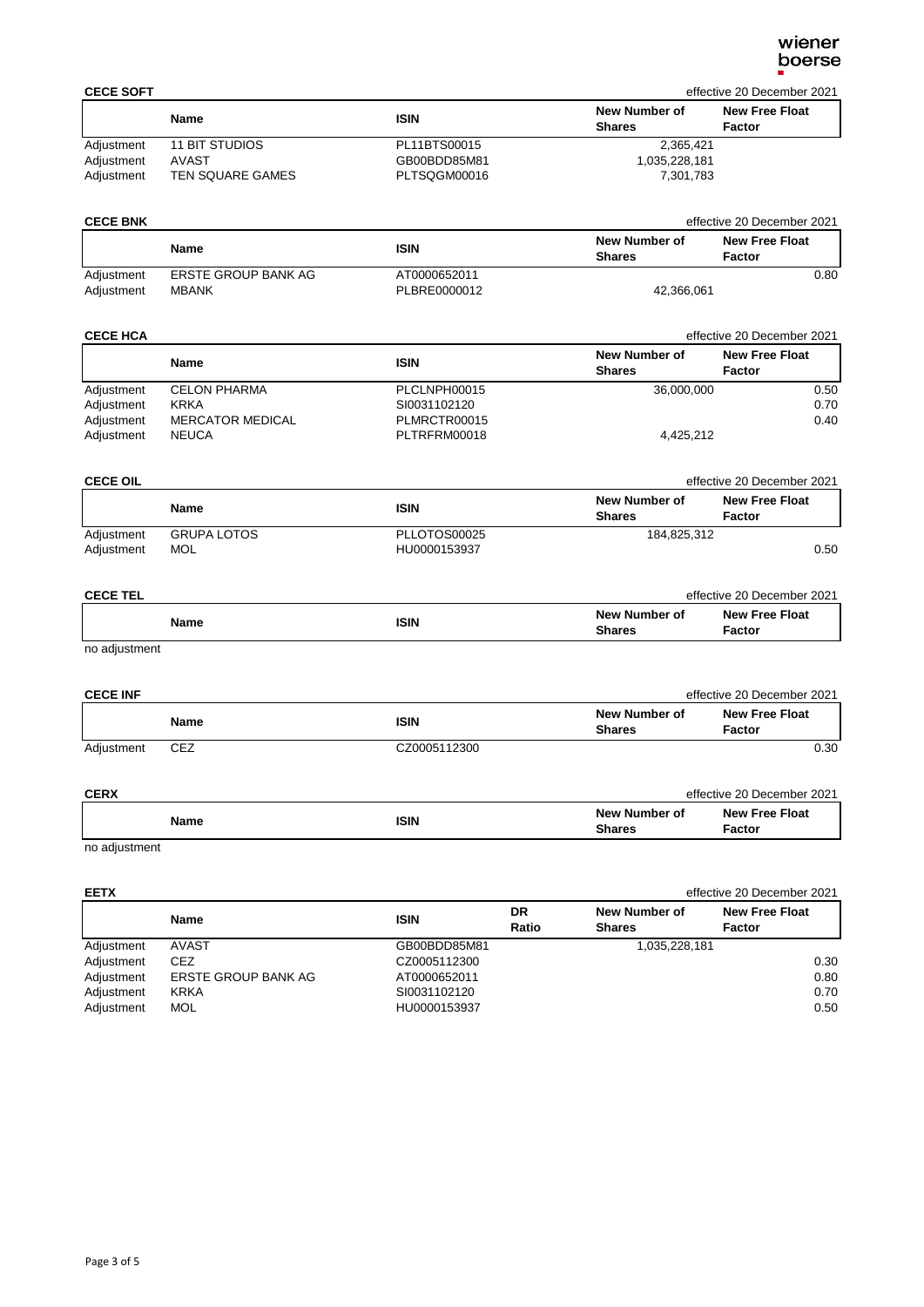## **CIS Indices**

| <b>RTX</b>     |                     |              |                    |                                       | effective 20 December 2021             |
|----------------|---------------------|--------------|--------------------|---------------------------------------|----------------------------------------|
|                | <b>Name</b>         | <b>ISIN</b>  |                    | New Number of<br><b>Shares</b>        | <b>New Free Float</b><br><b>Factor</b> |
| Adjustment     | YANDEX RDR          | NL0009805522 |                    | 322,860,322                           |                                        |
| <b>RTX MID</b> |                     |              |                    |                                       | effective 20 December 2021             |
|                | <b>Name</b>         | <b>ISIN</b>  |                    | New Number of<br><b>Shares</b>        | <b>New Free Float</b><br>Factor        |
| Adjustment     | <b>MAGNITOGORSK</b> | RU0009084396 |                    |                                       | 0.30                                   |
| <b>RTX MET</b> |                     |              |                    |                                       | effective 20 December 2021             |
|                | Name                | <b>ISIN</b>  |                    | <b>New Number of</b><br><b>Shares</b> | <b>New Free Float</b><br><b>Factor</b> |
| no adjustment  |                     |              |                    |                                       |                                        |
| <b>RTX NRG</b> |                     |              |                    |                                       | effective 20 December 2021             |
|                | Name                | <b>ISIN</b>  |                    | <b>New Number of</b><br><b>Shares</b> | <b>New Free Float</b><br>Factor        |
| Adjustment     | OGK-2               | RU000A0JNG55 |                    |                                       | 0.20                                   |
| <b>RTX OIL</b> |                     |              |                    |                                       | effective 20 December 2021             |
|                | Name                | <b>ISIN</b>  |                    | <b>New Number of</b><br><b>Shares</b> | <b>New Free Float</b><br><b>Factor</b> |
| no adjustment  |                     |              |                    |                                       |                                        |
| <b>RTX RET</b> |                     |              |                    |                                       | effective 20 December 2021             |
|                | Name                | <b>ISIN</b>  |                    | New Number of<br><b>Shares</b>        | <b>New Free Float</b><br>Factor        |
| no adjustment  |                     |              |                    |                                       |                                        |
| <b>RDX</b>     |                     |              |                    |                                       | effective 20 December 2021             |
|                | Name                | <b>ISIN</b>  | <b>DR</b><br>Ratio | New Number of<br><b>Shares</b>        | <b>New Free Float</b><br>Factor        |
| no adjustment  |                     |              |                    |                                       |                                        |
| <b>RDXxt</b>   |                     |              |                    |                                       | effective 20 December 2021             |
|                | Name                | <b>ISIN</b>  | DR<br>Ratio        | <b>New Number of</b><br><b>Shares</b> | <b>New Free Float</b><br>Factor        |
| Adjustment     | MAGNITOGORSK GDR    | US5591892048 |                    |                                       | 0.30                                   |
| <b>RDX MET</b> |                     |              |                    |                                       | effective 20 December 2021             |
|                | Name                | <b>ISIN</b>  | DR<br>Ratio        | New Number of<br><b>Shares</b>        | <b>New Free Float</b><br>Factor        |
| Adjustment     | MAGNITOGORSK GDR    | US5591892048 |                    |                                       | 0.30                                   |
| <b>RDX OIL</b> |                     |              |                    |                                       | effective 20 December 2021             |
|                | Name                | <b>ISIN</b>  | DR<br>Ratio        | New Number of<br><b>Shares</b>        | <b>New Free Float</b><br>Factor        |
|                |                     |              |                    |                                       |                                        |

no adjustment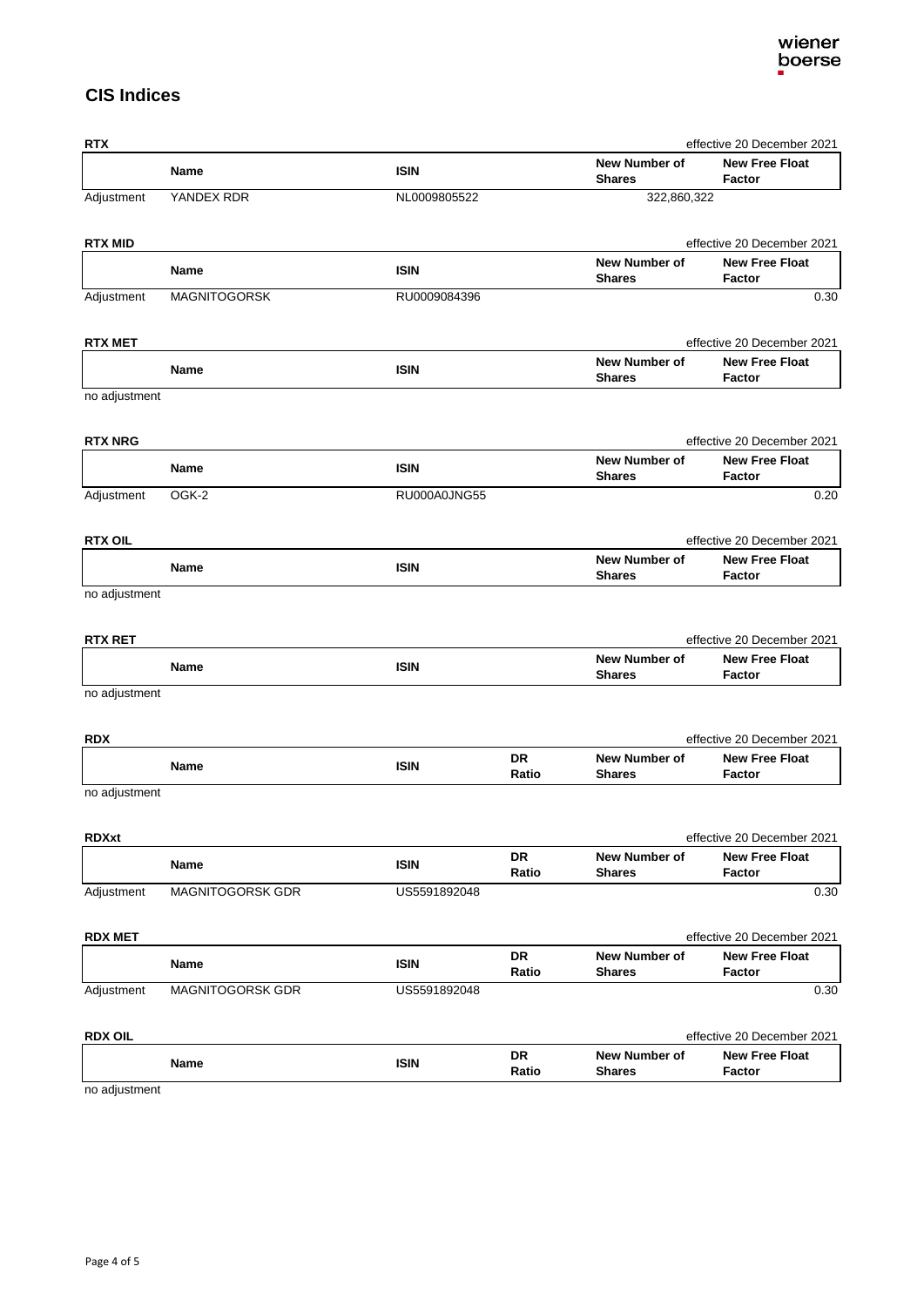| <b>KTX</b>    |             |             |                                | effective 20 December 2021      |
|---------------|-------------|-------------|--------------------------------|---------------------------------|
| Name          | <b>ISIN</b> | DR<br>Ratio | New Number of<br><b>Shares</b> | <b>New Free Float</b><br>Factor |
| no adjustment |             |             |                                |                                 |

| <b>KTX LOCAL</b>                                                                                                |             |                                | effective 20 December 2021      |
|-----------------------------------------------------------------------------------------------------------------|-------------|--------------------------------|---------------------------------|
| Name                                                                                                            | <b>ISIN</b> | New Number of<br><b>Shares</b> | <b>New Free Float</b><br>Factor |
| the contract of the contract of the contract of the contract of the contract of the contract of the contract of |             |                                |                                 |

no adjustment

| <b>UTX</b>  |             |                                       | effective 20 December 2021      |
|-------------|-------------|---------------------------------------|---------------------------------|
| <b>Name</b> | <b>ISIN</b> | <b>New Number of</b><br><b>Shares</b> | <b>New Free Float</b><br>Factor |

Due to the trading suspension in the largest UTX index member, Motor-Sich, the CEE & CIS Index Committee has decided not to carry out any adjustment in UTX in the course of the December 2021 Review.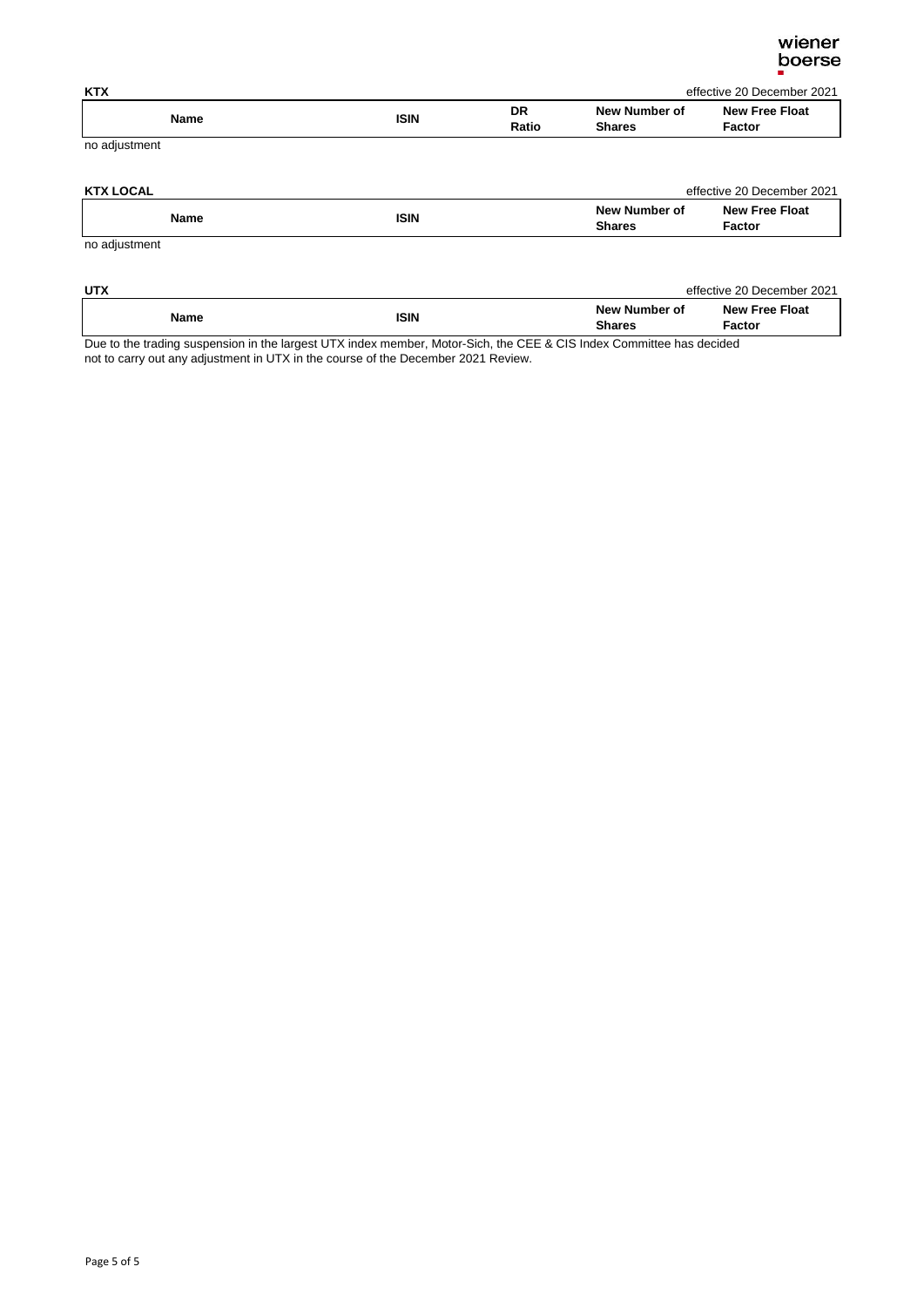## <span id="page-6-0"></span>**CEE & CIS INDEX COMMITTEE - Weighting Factors**

New weighting factors of CEE indices (representation, fundamental, smoothing factors) have been determined on the basis of closing prices of 15 December 2021.

The adjustments will be implemented after the close of the trading session on 17 December 2021.

## **CEE Indices**

| <b>CTX</b>      |                                   |                              | effective 20 December 2021       |
|-----------------|-----------------------------------|------------------------------|----------------------------------|
|                 | Name                              | <b>ISIN</b>                  | <b>New Representation Factor</b> |
|                 | CEZ                               | CZ0005112300                 | 1.00                             |
|                 | ERSTE GROUP BANK AG               | AT0000652011                 | 0.40                             |
| <b>HTX</b>      |                                   |                              | effective 20 December 2021       |
|                 | Name                              | <b>ISIN</b>                  | <b>New Representation Factor</b> |
|                 | <b>MOL</b>                        | HU0000153937                 | 0.31                             |
|                 | <b>OTP BANK</b>                   | HU0000061726                 | 0.08                             |
|                 | <b>RICHTER GEDEON</b>             | HU0000123096                 | 0.24                             |
| <b>PTX</b>      |                                   |                              | effective 20 December 2021       |
|                 | Name                              | <b>ISIN</b>                  | <b>New Representation Factor</b> |
|                 | All Constituents                  |                              | 1.00                             |
| <b>CECE</b>     |                                   |                              | effective 20 December 2021       |
|                 | Name                              | <b>ISIN</b>                  | <b>New Representation Factor</b> |
|                 | All Constituents                  |                              | 1.00                             |
|                 |                                   |                              |                                  |
| <b>SETX</b>     |                                   |                              | effective 20 December 2021       |
|                 | Name                              | <b>ISIN</b>                  | <b>New Representation Factor</b> |
|                 | <b>BANCA TRANSILVANIA</b>         | ROTLVAACNOR1                 | 0.46                             |
|                 | <b>BRD-GROUPE SG</b>              | ROBRDBACNOR2                 | 0.46                             |
|                 | <b>OMV PETROM</b>                 | ROSNPPACNOR9                 | 0.46                             |
|                 | <b>KRKA</b>                       | SI0031102120                 | 0.78                             |
|                 | FONDUL PROPRIETATEA               | ROFPTAACNOR5                 | 0.46                             |
|                 | <b>ROMGAZ</b><br>NUCLEARELECTRICA | ROSNGNACNOR3<br>ROSNNEACNOR8 | 0.46<br>0.46                     |
|                 |                                   |                              |                                  |
| <b>CECExt</b>   |                                   |                              | effective 20 December 2021       |
|                 | Name                              | <b>ISIN</b>                  | <b>New Representation Factor</b> |
|                 | All Constituents                  |                              | 1.00                             |
| <b>CECE MID</b> |                                   |                              | effective 20 December 2021       |
|                 |                                   |                              |                                  |
|                 | Name                              | <b>ISIN</b>                  | <b>New Representation Factor</b> |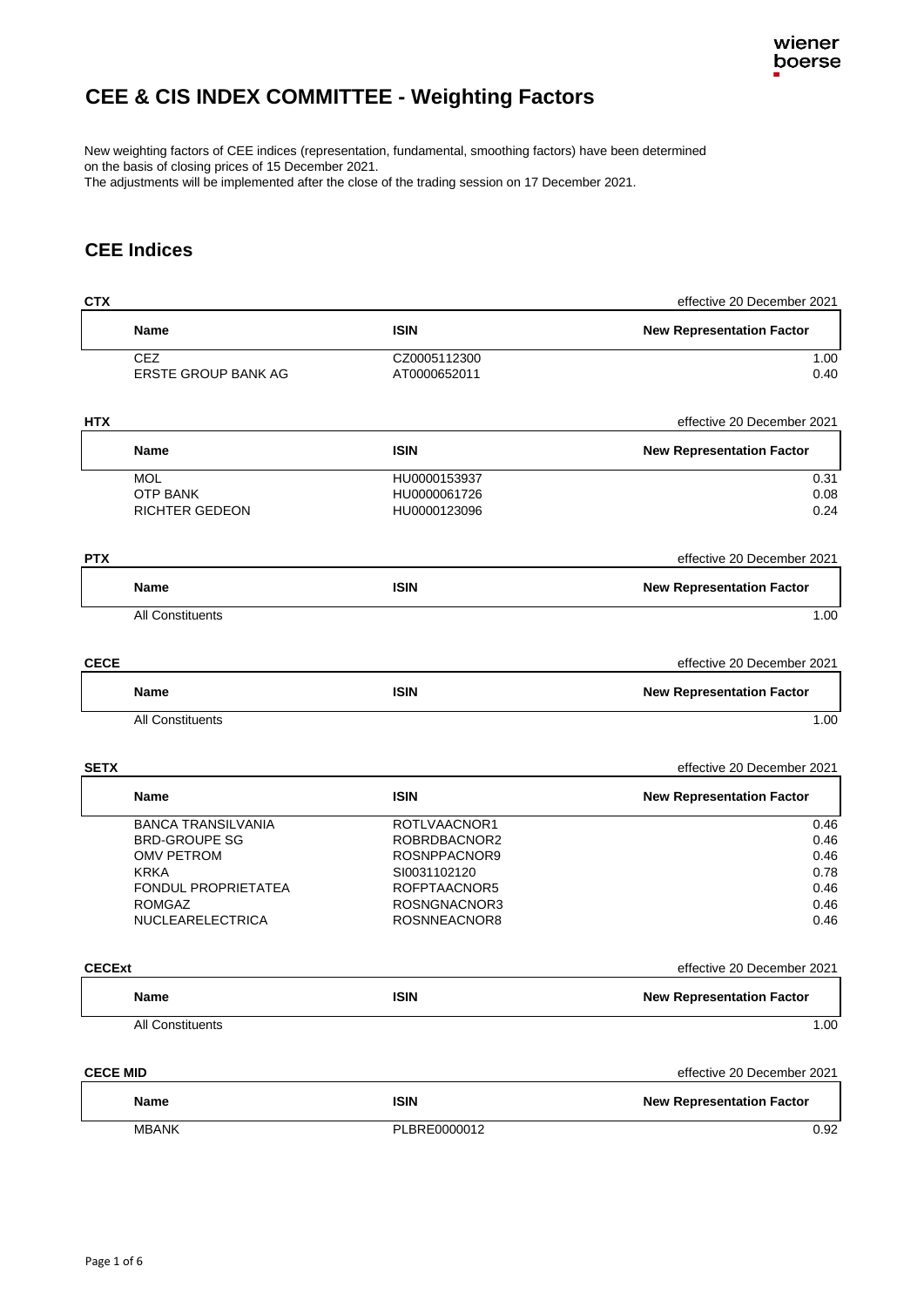**CECE TD** effective 20 December 2021

| <b>Name</b>         | <b>ISIN</b>  | <b>New Representation Factor</b> |
|---------------------|--------------|----------------------------------|
| CEZ.                | CZ0005112300 | 1.00                             |
| ERSTE GROUP BANK AG | AT0000652011 | 0.39                             |
| <b>MOL</b>          | HU0000153937 | 1.00                             |
| <b>PKN ORLEN</b>    | PLPKN0000018 | 0.99                             |
| PZU                 | PLPZU0000011 | 1.00                             |

**CECE FND** effective 20 December 2021

| <b>Name</b>                | <b>ISIN</b>         | <b>New Representation Factor</b> |
|----------------------------|---------------------|----------------------------------|
| <b>CEZ</b>                 | CZ0005112300        | 0.9808                           |
| <b>ERSTE GROUP BANK AG</b> | AT0000652011        | 0.2879                           |
| <b>KOMERCNI BANKA</b>      | CZ0008019106        | 0.8906                           |
| PHILIP MORRIS              | CS0008418869        | 28.1575                          |
| 02 C.R.                    | CZ0009093209        | 19.5172                          |
| <b>MOL</b>                 | HU0000153937        | 1.2938                           |
| <b>MAGYAR TELEKOM</b>      | HU0000073507        | 7.3047                           |
| <b>OTP BANK</b>            | HU0000061726        | 0.3336                           |
| <b>RICHTER GEDEON</b>      | HU0000123096        | 0.8311                           |
| <b>BANK PEKAO</b>          | PLPEKAO00016        | 0.8653                           |
| <b>KGHM</b>                | <b>PLKGHM000017</b> | 0.3761                           |
| <b>PGNIG</b>               | PLPGNIG00014        | 1.6783                           |
| <b>PKN ORLEN</b>           | PLPKN0000018        | 0.7894                           |
| PKO BP                     | PLPKO0000016        | 0.3038                           |
| POLSKA GRUPA ENERGETYCZNA  | PLPGER000010        | 2.2626                           |
| PZU                        | PLPZU0000011        | 0.6284                           |
| VIENNA INSURANCE GROUP AG  | AT0000908504        | 4.7465                           |
| LPP                        | PLLPP0000011        | 0.5171                           |
| <b>MONETA MONEY BANK</b>   | CZ0008040318        | 2.4786                           |
| OPUS                       | HU0000110226        | 6.9530                           |
| <b>DINO POLSKA</b>         | PLDINPL00011        | 0.7032                           |
| <b>CD PROJEKT</b>          | PLOPTTC00011        | 1.5691                           |
| 4IG                        | HU0000167788        | 25.3218                          |
| <b>AVAST</b>               | GB00BDD85M81        | 0.5496                           |
| ALLEGRO.EU                 | LU2237380790        | 0.0860                           |
| CZG                        | CZ0009008942        | 14.3187                          |
| <b>MASTERPLAST</b>         | HU0000093943        | 34.0618                          |

| <b>NTX</b>          |              | effective 20 December 2021       |
|---------------------|--------------|----------------------------------|
| Name                | <b>ISIN</b>  | <b>New Representation Factor</b> |
| ERSTE GROUP BANK AG | AT0000652011 | 0.98                             |

## **CECE SRI** effective 20 December 2021

| <b>Name</b>              | ISIN         | <b>New Representation Factor</b> |
|--------------------------|--------------|----------------------------------|
| $02$ C.R.                | CZ0009093209 | 2.7332                           |
| ERICSSON NIKOLA TESLA    | HRERNTRA0000 | 3.3177                           |
| <b>HRVATSKI TELEKOM</b>  | HRHT00RA0005 | 1.7155                           |
| MAGYAR TELEKOM           | HU0000073507 | 2.0879                           |
| <b>OTP BANK</b>          | HU0000061726 | 0.6488                           |
| <b>RICHTER GEDEON</b>    | HU0000123096 | 1.0272                           |
| BANCA TRANSILVANIA       | ROTLVAACNOR1 | 1.0690                           |
| <b>KRKA</b>              | SI0031102120 | 1.1365                           |
| LUKA KOPER PORT          | SI0031101346 | 3.7062                           |
| <b>TELEKOM SLOVENIJE</b> | SI0031104290 | 3.6579                           |
| ZAVAROVALNICA TRIGLAV    | SI0021111651 | 2.6421                           |
| AVAST                    | GB00BDD85M81 | 0.8805                           |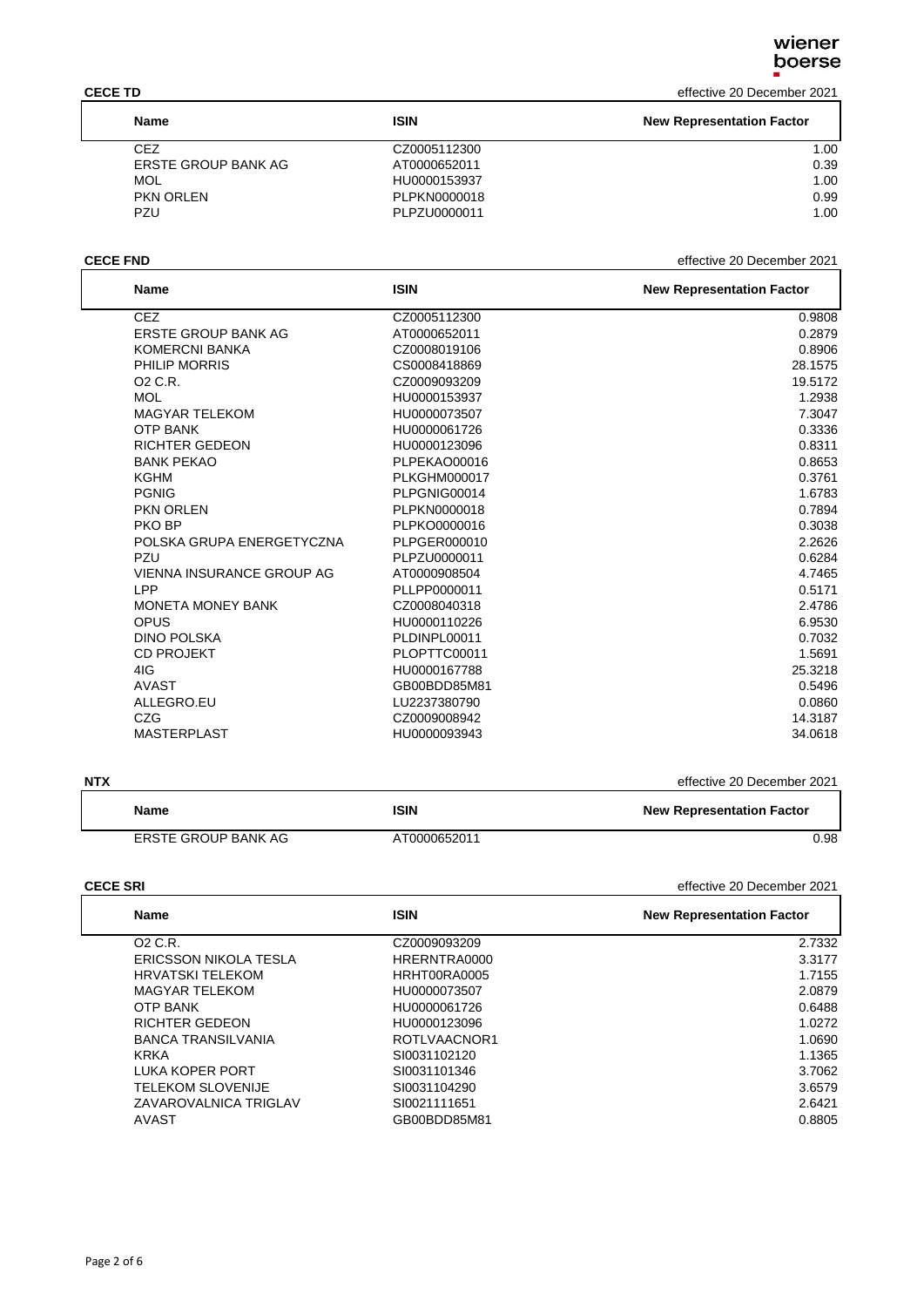| <b>BATX</b>       |                              |                              | effective 20 December 2021       |
|-------------------|------------------------------|------------------------------|----------------------------------|
| Name              |                              | <b>ISIN</b>                  | <b>New Representation Factor</b> |
| <b>BOSNALIJEK</b> |                              | BABSNLR00005                 | 0.36                             |
|                   | <b>BADECO ADRIA SARAJEVO</b> | BAFDSSR00002                 | 0.71                             |
|                   | JP ELEKTROPRIVREDA BIH       | BAJPESR00008                 | 0.71                             |
|                   | <b>TELEKOM SRPSKE</b>        | BA100TLKMRA2                 | 0.22                             |
|                   | SARAJEVO OSIGURANJE          | BASOSOR00001                 | 0.71                             |
| <b>BTX</b>        |                              |                              | effective 20 December 2021       |
| Name              |                              | <b>ISIN</b>                  | <b>New Representation Factor</b> |
|                   | <b>All Constituents</b>      |                              | 1.00                             |
| <b>CROX</b>       |                              |                              | effective 20 December 2021       |
| <b>Name</b>       |                              | <b>ISIN</b>                  | <b>New Representation Factor</b> |
|                   | <b>HRVATSKI TELEKOM</b>      | HRHT00RA0005                 | 0.69                             |
| <b>ROTX</b>       |                              |                              | effective 20 December 2021       |
| Name              |                              | <b>ISIN</b>                  | <b>New Representation Factor</b> |
|                   | <b>BANCA TRANSILVANIA</b>    | ROTLVAACNOR1                 | 0.44                             |
| <b>OMV PETROM</b> |                              | ROSNPPACNOR9                 | 0.89                             |
|                   | FONDUL PROPRIETATEA          | ROFPTAACNOR5                 | 0.65                             |
| <b>SRX</b>        |                              |                              | effective 20 December 2021       |
| <b>Name</b>       |                              | <b>ISIN</b>                  | <b>New Representation Factor</b> |
|                   | KOMERCIJALNA BANKA           | RSKOBBE16946                 | 0.49                             |
| <b>NIS</b>        |                              | RSNISHE79420                 | 0.36                             |
|                   | AERODROM NT BEOGRAD          | RSANTBE11090                 | 0.91                             |
| <b>CECE SOFT</b>  |                              |                              | effective 20 December 2021       |
| Name              |                              | <b>ISIN</b>                  | <b>New Representation Factor</b> |
| <b>CD PROJEKT</b> |                              | PLOPTTC00011                 | 0.47                             |
| <b>AVAST</b>      |                              | GB00BDD85M81                 | 0.28                             |
| ALLEGRO.EU        |                              | LU2237380790                 | 0.47                             |
| <b>CECE BNK</b>   |                              |                              | effective 20 December 2021       |
| Name              |                              | <b>ISIN</b>                  | <b>New Representation Factor</b> |
|                   | ERSTE GROUP BANK AG          | AT0000652011                 | 0.97                             |
| <b>CECE HCA</b>   |                              |                              | effective 20 December 2021       |
| Name              |                              | <b>ISIN</b>                  | <b>New Representation Factor</b> |
| <b>KRKA</b>       | <b>RICHTER GEDEON</b>        | HU0000123096<br>SI0031102120 | 0.15<br>0.19                     |
|                   |                              |                              |                                  |
| <b>CECE OIL</b>   |                              |                              | effective 20 December 2021       |
| <b>Name</b>       |                              | <b>ISIN</b>                  | <b>New Representation Factor</b> |
| <b>MOL</b>        |                              | HU0000153937                 | 0.91                             |
| <b>PGNIG</b>      | <b>GRUPA LOTOS</b>           | PLLOTOS00025<br>PLPGNIG00014 | 0.45<br>0.45                     |
| PKN ORLEN         |                              | PLPKN0000018                 | 0.45                             |
|                   |                              |                              |                                  |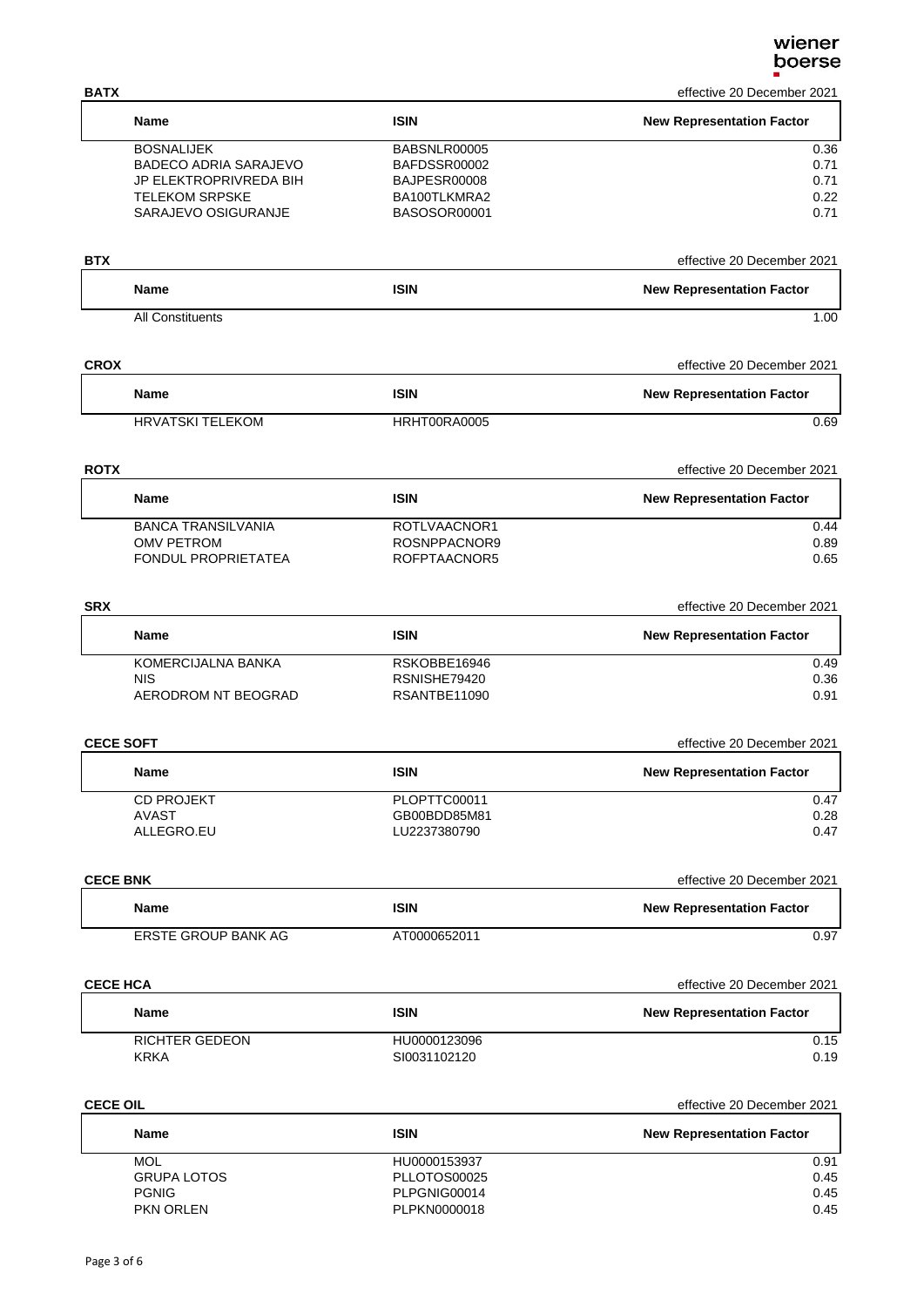## **CECE TEL** effective 20 December 2021

| <b>Name</b>             | <b>ISIN</b>  | <b>New Representation Factor</b> |
|-------------------------|--------------|----------------------------------|
| <b>HRVATSKI TELEKOM</b> | HRHT00RA0005 | 0.79                             |
| ORANGE POLSKA           | PLTLKPL00017 | 0.69                             |

| <b>CECE INF</b> |              | effective 20 December 2021       |
|-----------------|--------------|----------------------------------|
| Name            | <b>ISIN</b>  | <b>New Representation Factor</b> |
| <b>CEZ</b>      | CZ0005112300 | 0.49                             |

## **CERX** effective 20 December 2021

| <b>Name</b>              | <b>ISIN</b>  | <b>New Representation Factor</b> |
|--------------------------|--------------|----------------------------------|
| CA IMMOBILIEN ANLAGEN AG | AT0000641352 | 0.38                             |
| <b>IMMOFINANZ AG</b>     | AT0000A21KS2 | 0.28                             |

## **EETX** effective 20 December 2021

| <b>Name</b>         | <b>ISIN</b>  | DR<br>Ratio | <b>New Representation Factor</b> |
|---------------------|--------------|-------------|----------------------------------|
| ERSTE GROUP BANK AG | AT0000652011 |             | 0.78                             |
| <b>OTP BANK</b>     | HU0000061726 |             | 1.00                             |
| <b>GAZPROM ADR</b>  | US3682872078 |             | 0.41                             |
| LUKOIL ADR          | US69343P1057 |             | 0.57                             |
| NORILSK NICKEL ADR  | US55315J1025 |             | 0.67                             |
| NOVATEK GDR         | US6698881090 |             | 1.00                             |
| ROSNEFT GDR         | US67812M2070 |             | 0.75                             |
| <b>SBERBANK ADR</b> | US80585Y3080 |             | 0.51                             |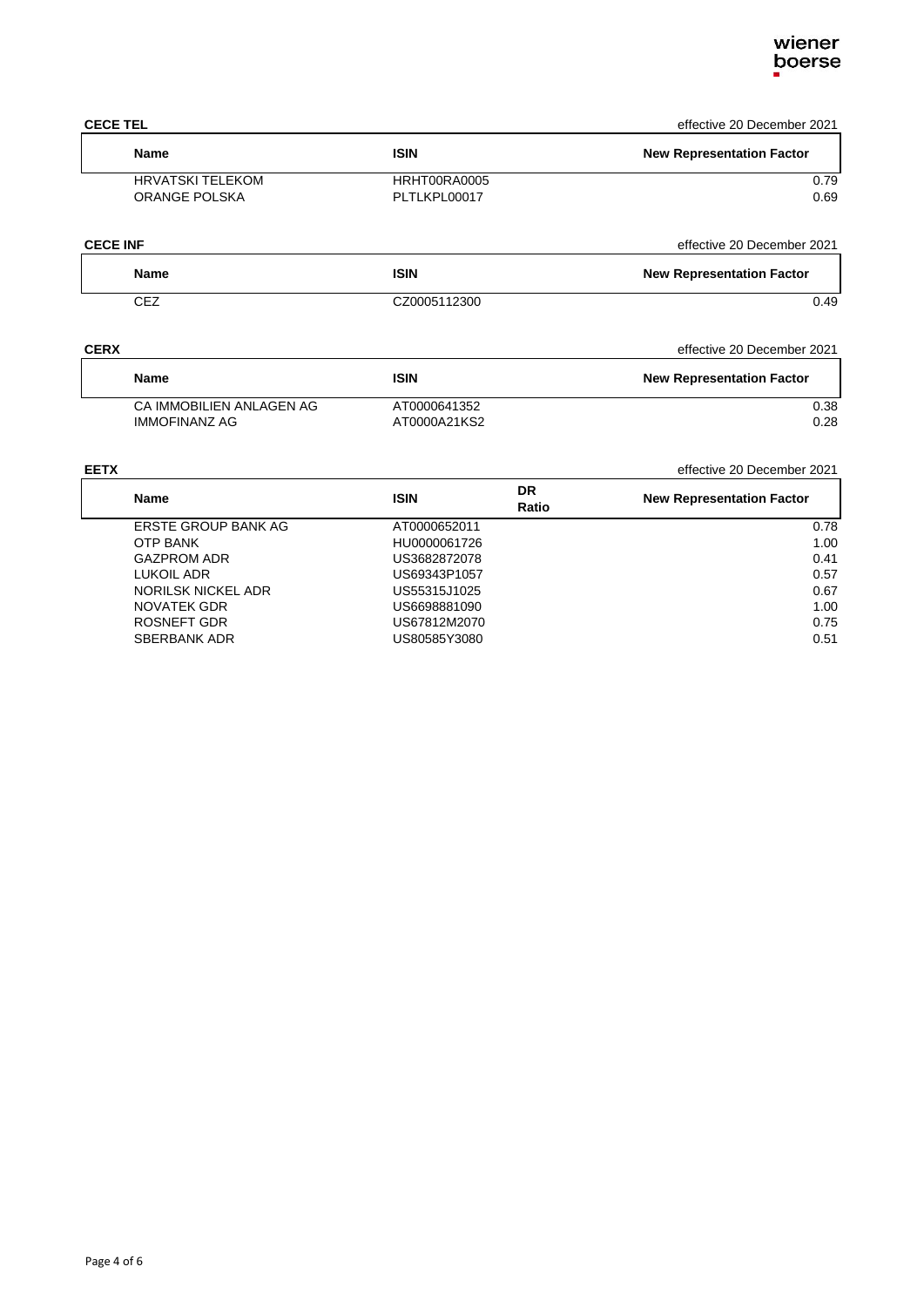## **CIS Indices**

| <b>RTX</b>                              |                              |                    | effective 20 December 2021       |
|-----------------------------------------|------------------------------|--------------------|----------------------------------|
| <b>Name</b>                             | <b>ISIN</b>                  |                    | <b>New Representation Factor</b> |
| <b>GAZPROM</b>                          | RU0007661625                 |                    | 0.94                             |
| <b>RTX MID</b>                          |                              |                    | effective 20 December 2021       |
| Name                                    | <b>ISIN</b>                  |                    | <b>New Representation Factor</b> |
| All Constituents                        |                              |                    | 1.00                             |
| <b>RTX MET</b>                          |                              |                    | effective 20 December 2021       |
| <b>Name</b>                             | <b>ISIN</b>                  |                    | <b>New Representation Factor</b> |
| <b>NORILSK NICKEL</b>                   | RU0007288411                 |                    | 0.52                             |
| <b>RTX NRG</b>                          |                              |                    | effective 20 December 2021       |
| Name                                    | <b>ISIN</b>                  |                    | <b>New Representation Factor</b> |
| <b>RUSHYDRO</b><br><b>INTER RAO</b>     | RU000A0JPKH7<br>RU000A0JPNM1 |                    | 0.75<br>0.40                     |
| <b>RTX OIL</b>                          |                              |                    | effective 20 December 2021       |
| Name                                    | <b>ISIN</b>                  |                    | <b>New Representation Factor</b> |
| <b>GAZPROM</b><br><b>LUKOIL</b>         | RU0007661625<br>RU0009024277 |                    | 0.54<br>0.75                     |
| <b>RTX RET</b>                          |                              |                    | effective 20 December 2021       |
| <b>Name</b>                             | <b>ISIN</b>                  |                    | <b>New Representation Factor</b> |
| <b>MAGNIT</b><br>X5 RETAIL GROUP RDR    | RU000A0JKQU8<br>US98387E2054 |                    | 0.47<br>0.68                     |
| <b>RDX</b>                              |                              |                    | effective 20 December 2021       |
| <b>Name</b>                             | <b>ISIN</b>                  | DR<br>Ratio        | <b>New Representation Factor</b> |
| <b>GAZPROM ADR</b>                      | US3682872078                 |                    | 0.89                             |
| <b>RDXxt</b>                            |                              |                    | effective 20 December 2021       |
| Name                                    | <b>ISIN</b>                  | <b>DR</b><br>Ratio | <b>New Representation Factor</b> |
| <b>GAZPROM ADR</b>                      | US3682872078                 |                    | 0.30                             |
| <b>LUKOIL ADR</b><br>NORILSK NICKEL ADR | US69343P1057<br>US55315J1025 |                    | 0.41<br>0.87                     |
| NOVATEK GDR                             | US6698881090                 |                    | 0.76                             |
| ROSNEFT GDR                             | US67812M2070                 |                    | 0.97                             |
| <b>SBERBANK ADR</b>                     | US80585Y3080                 |                    | 0.37                             |
| <b>RDX MET</b>                          |                              |                    | effective 20 December 2021       |
| Name                                    | <b>ISIN</b>                  | DR<br>Ratio        | <b>New Representation Factor</b> |
| <b>NORILSK NICKEL ADR</b>               | US55315J1025                 |                    | 0.35                             |
| POLYUS GDR                              | US73181M1172                 |                    | 0.91                             |